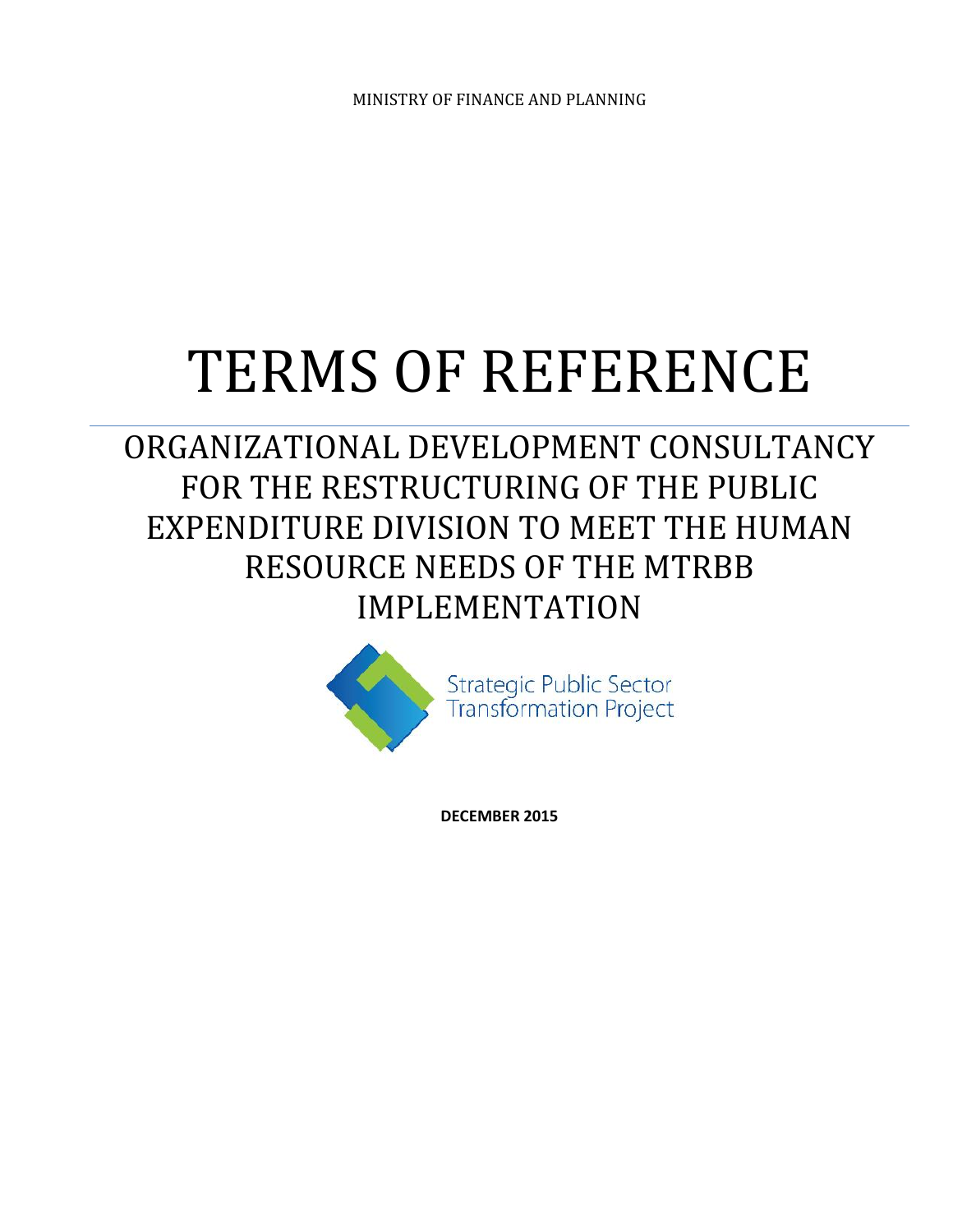# **BACKGROUND**

The Government of Jamaica (GOJ) charted in 2009 a path for national development and renewal which, inter alia, calls for the repositioning and transformation of the Public Sector to support the achievement of the National Outcomes delineated in *Vision 2030 Jamaica, the National Development Plan*.

Recognising the centrality of preserving a stable macroeconomic landscape as the fulcrum for sustainable national growth and development, the GOJ enunciated its commitments to ensuring that the macro and micro economies are poised to produce the conducive environment necessary to achieve *National Goal 3: Jamaica's Economy is Prosperous*, as indicated through the associated outcomes:

- *National Outcome #7 – A Stable Macro economy*
- *National Outcome #8 – An Enabling Business Environment*
- *National Outcome #9 – Strong Economic Infrastructure*
- *National Outcome #10 – Energy Security and Efficiency*
- *National Outcome #11 – A Technology-Enabled Society*
- *National Outcome #12 – Internationally Competitive Industry Structures*

The GOJ, in agreement with key multi-lateral /bilateral agencies and development partners, has also developed the Economic Reform Programme (ERP), an initiative designed to reduce the national debt burden; promote fiscal discipline; increase revenue; improve efficiency in GOJ operations; and, the implementation of key reforms, namely in the public sector, pension administration and taxation.

The roll out of the ERP will, of necessity, be led and managed by the Ministry of Finance and Planning (MOFP). The Ministry has overall responsibility for developing the GOJ's economic policy framework, collecting and allocating public revenue, and playing an important role in the socio-economic development of the country, in creating a society in which each citizen has every prospect of a better quality of life. Further, the key components of the ERP include tax reform, public sector transformation, pension reform, debt management, central treasury management system, and corporate governance, all of which fall within the remit of the Ministry.

The Ministry of Finance and Planning (MOFP), has overall responsibility for developing the Government fiscal and economic policy framework; collecting and allocating public revenues and playing an important role in the socio-economic development of the country in creating a society in which each citizen has every prospect of a better quality of life.

The priority goals of the Ministry are geared towards:

- Enabling growth and national development through a sound and predictable macroeconomic policy framework that maintains low inflation, stable exchange rates and competitive interest rates;
- Improving revenue administration by creating a simple, equitable, and competitive tax environment to ensure greater compliance and enhance growth;
- Strengthening the level of financial accountability, and efficiency of the Public Sector;
- Strengthening the capacity of the Ministry to effectively regulate financial institutions and combat financial crimes;
- Improving the internal efficiency and effectiveness of the Ministry

The MOFP through its operational responsibilities ensures that government pursues policies that facilitate: sustainable growth in the national economy, effective regulation of the country financial institutions and cost-effective delivery of public services, through highly committed, competent and motivated employees. In achieving these objectives, MOFP portfolio is administered through fourteen (14) divisions: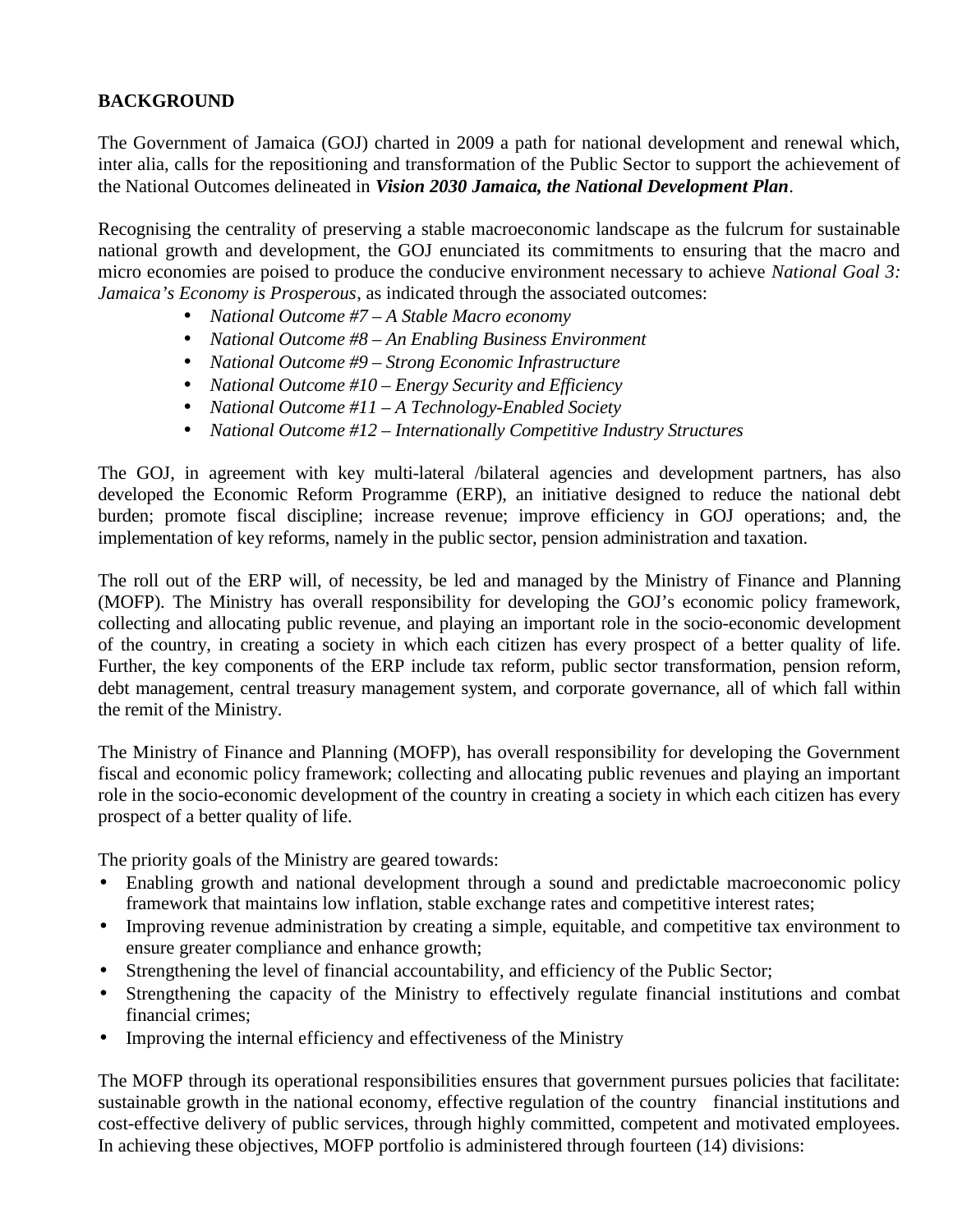MOFP Operational Responsibilities include:

- The Preparation and Management of the Budget
- Financial Regulation & Anti-Corruption
- Public Service Establishment Oversight
- Management of the Public Debt
- Public Sector Financial Management
- The Collection of Revenues
- Public Bodies Oversight

# **PUBLIC EXPENDITURE DIVISION (PEX)**

The PEX mission is defined "…*to ensure that the financial resources of the Government are allocated and used in the most efficient manner, and on a basis which reflects the Government's priorities and accords to high standards of accountability and transparency."* In particular, and in support of this mission, PEX is currently responsible for the management and execution of the following major processes and functions:

- Review budget proposals to ensure requests reflect the priorities outlined in the Corporate Plans of the Ministries, Departments and Agencies (MDAs) to ensure that draft budget proposals adhere to directives outlined in the budget call;
- Advise on MDA budget needs to support efficient allocation of resources that reflect national and sectoral priorities
- **Prepare documents supporting the Estimates of Expenditure, Supplementary Estimates, Financial** Statements, Revenue Estimates, and additional publications relating to budget
- Represent the Ministry of Finance and Planning at committee meetings and local events
- Monitor progress of locally and internationally funded projects in order to determine physical status, reviewing against projected physical and financial targets and recommending budgetary adjustments where appropriate;
- **Monitor recurrent expenditure performance to determine trends/variances that impact the budget;**
- Provide guidance to MDAs in developing cash flows with corresponding implementation plans;
- Analyse and recommend requests for virement and additional provision
- Analyse cash flow and implementation plans to ensure the demand for cash coincides with states of readiness for implementation of the projects
- Recommend quarterly/monthly cash flow requirements for capital and recurrent budgets

The division is organized into three main units each with distinct responsibilities:

- **1. Public Expenditure Unit**
	- **a. Production Unit:** Provide the resources to particular MDAs, which stimulate production, as well as promote and protect Jamaica's interest abroad and improve foreign relations and foreign trade. This Unit is responsible for the budgets of the Ministries of Agriculture and Fisheries; Industry, Investment and Commerce; Tourism and Entertainment; Foreign Affairs and Foreign Trade and Science, Technology Energy and Mining.
	- **b. Social Infrastructure Unit (SIU):** Provision of resources for social infrastructure e.g. health, education and social welfare, to aid in the development of human capital. This Unit is responsible for the budgets of the Ministries of Health; Education; Labour and Social Security and Youth, Sport and Culture.
	- **c. Machinery of State (MoSU):** Allocate resources to meet the nation's justice systems requirements, and the MDAs responsible for the machinery of state. This unit is responsible for the budgets of the Justice ministry and its and Departments; Finance and the Public Service and Departments; Office of the Prime Minister and Departments and the Office of the Cabinet and Departments;. The Unit is also responsible for the unattached Departments.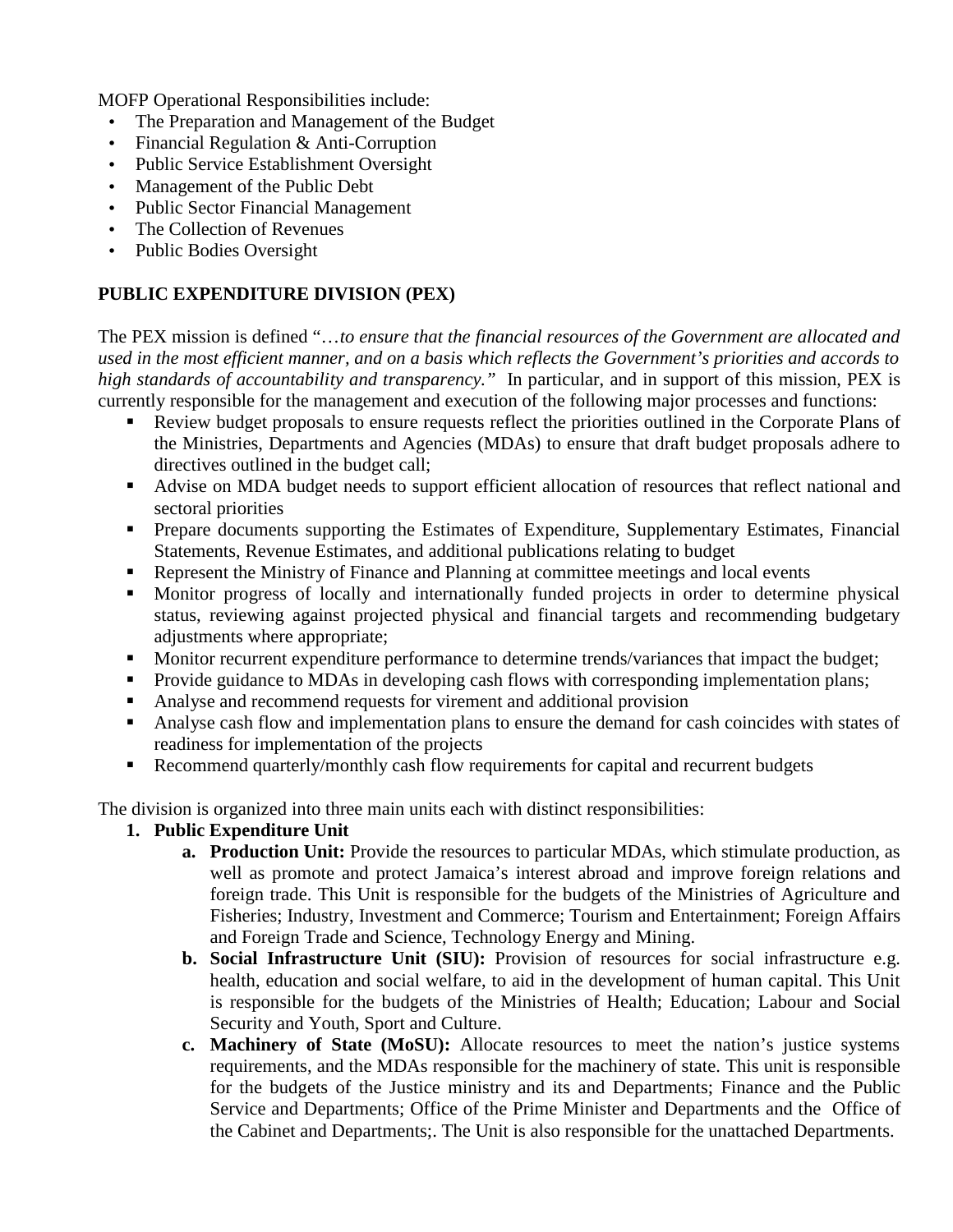- **d. Physical Infrastructure Unit (PIU):** Provide resources to MDAs to enable improvements in the physical infrastructure of the country e.g. roads, public utilities, transportation and housing. This Unit is responsible for the budgets of the Ministries of Transport Works and Housing; Local Government and Community Development; Water, Land Environment and Climate Change; National Security and the National Works Agency; .
- 2. **Cash Management Unit:** Manage the resources of government to ensure that cash outflows are maintained within the limits of available resources; and that essential services and priority activities receive sufficient funds to maintain operations at appropriate levels. The Unit seeks to ensure that financial resources are allocated in keeping with Government's priorities and are managed effectively, according to high standards of probity, accountability and transparency.
- 3. **Projects Branch:** Assist Ministries in the preparation, analysis and monitoring of capital projects.

# **MEDIUM TERM RESULTS BASED BUDGETING**

The current budget process has served Jamaica well but addressing future challenges will require a more advanced approach. The recent PEFA assessment (an international report card on performance of public financial management) showed some areas for improvement in the Jamaican budget process. The single year focus of the budget, inconsistent mechanisms for linking budget and policy and incomplete linkages to the performance management framework all limit the ability of the current budget process to consistently deliver both aggregate fiscal discipline and efficient allocation of fiscal resources

In seeking to attain the opportunities associated with enhanced public financial management, our PFM reform action plan includes the introduction of results based budgeting. Reform initiatives in this arena are strongly supported by our international partners, including the World Bank.

The Cabinet Office of Jamaica is leading the development of a broad performance management and accountability framework. The reforms to the budget preparation and reporting cycle will form a key element in this broader performance management regime.

There are three key elements to achieving results based medium term approach to budgeting in Jamaica:

- 1. Harmonizing policy and planning processes of the government (and individual MDAs) with the budget process.
- 2. Integrating the performance management and accountability system of the government (and MDAs) with the budget.
- 3. Shifting the budget process into medium term timeframe

The major reform actions and implementation activities associated with each of these elements is outlined in the table below:

| Major Reform Action:                                                                   | <b>Implementation Actions</b>             |  |
|----------------------------------------------------------------------------------------|-------------------------------------------|--|
| Align budget process and the business   - Provide a framework and capacity for         |                                           |  |
| <b>planning process.</b> SWOT analysis and MDAs to undertake initial business          |                                           |  |
| review of priorities by MDAs feeds into top-   planning actions at start of the budget |                                           |  |
| down priority setting (Cabinet Retreat) and   cycle.                                   |                                           |  |
| ceiling setting. Budget submissions elaborate   - New format for budget submissions.   |                                           |  |
| strategy and actions – funded within                                                   | - Publish agency strategic business plans |  |
| ceilings. Budget document for each MDA with the budget, including forward              |                                           |  |
| presented as a fully costed business plan.                                             | estimates.                                |  |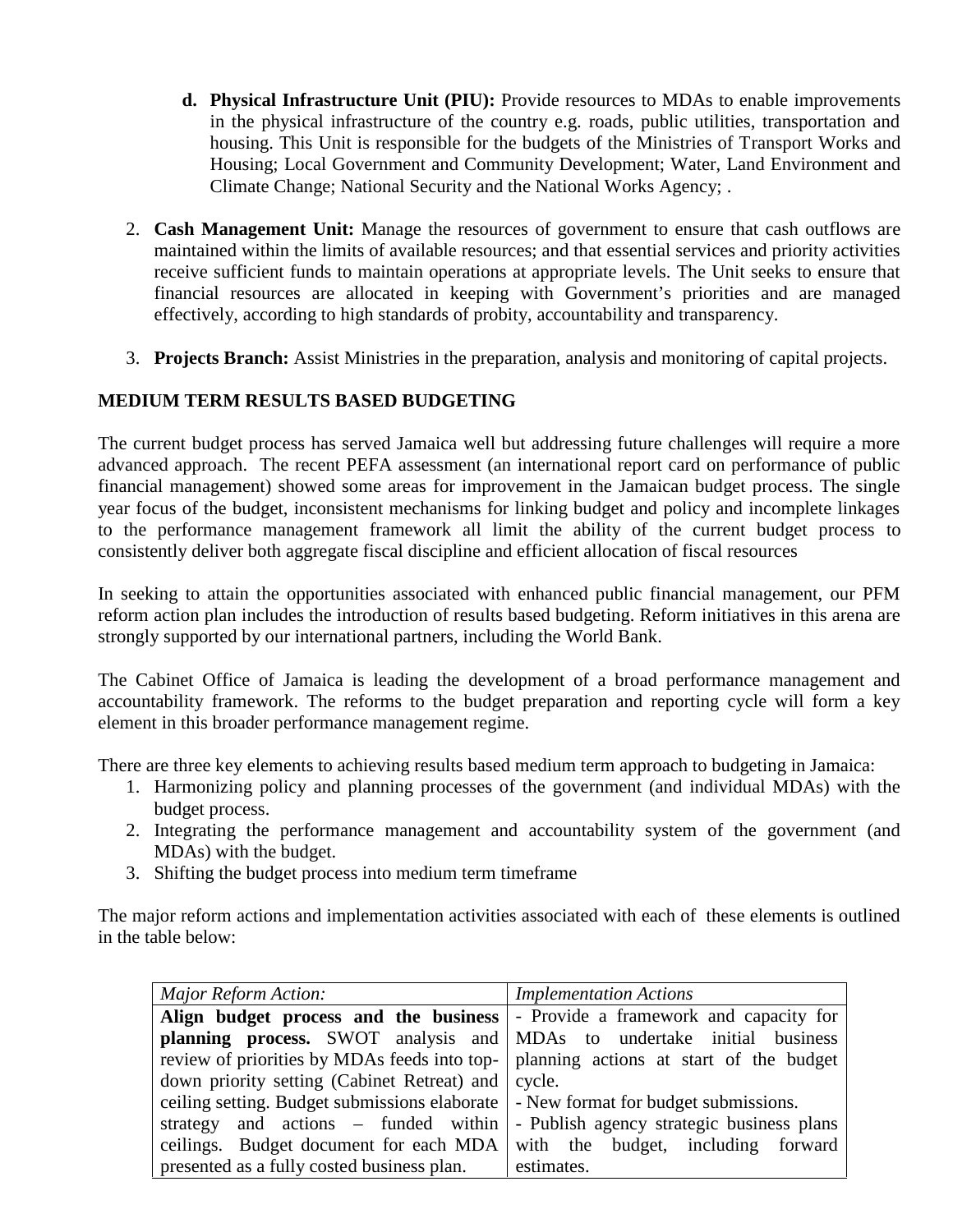| Past |                                                                                                                                                                                                                                                                                                                                                                                                                                                              | - Review program structures to reflect<br>common groups of outputs directed at<br>common policy objectives for common<br>client groups.                                                                                                                                                                                                                                                                                                                                                                                                                                                                              |
|------|--------------------------------------------------------------------------------------------------------------------------------------------------------------------------------------------------------------------------------------------------------------------------------------------------------------------------------------------------------------------------------------------------------------------------------------------------------------|----------------------------------------------------------------------------------------------------------------------------------------------------------------------------------------------------------------------------------------------------------------------------------------------------------------------------------------------------------------------------------------------------------------------------------------------------------------------------------------------------------------------------------------------------------------------------------------------------------------------|
|      | Introduce setting of performance targets in<br>budget process                                                                                                                                                                                                                                                                                                                                                                                                | - include robust performance targets in<br>SBPs published with budget for each<br>MDA.                                                                                                                                                                                                                                                                                                                                                                                                                                                                                                                               |
|      | Require each MDA to publish an Annual<br><b>Report</b> , which reports AFS and performance<br>outcomes.                                                                                                                                                                                                                                                                                                                                                      | - Amend regulations (and issue guidelines)<br>to require annual reports.<br>- Expand role of Auditor General to audit<br><b>MDA</b><br>annual<br>including<br>reports,<br>performance reporting.                                                                                                                                                                                                                                                                                                                                                                                                                     |
|      | Support further elaboration and roll-out of a<br>unified evaluation framework to ensure it<br>meets requirements for supporting budget<br>decision making.                                                                                                                                                                                                                                                                                                   | - Change FAA Act and regulation to<br>require systematic program evaluation.<br>- work with stakeholders to review and<br>harmonize various existing monitoring and<br>evaluation efforts.<br>- Build capacity for program evaluation.                                                                                                                                                                                                                                                                                                                                                                               |
|      | Introduce a system of rolling forward<br>estimates. A revised approach to budgeting<br>where the forward estimates are updated at<br>the start of each budget cycle and form the<br>baseline for budget deliberations, where the<br>focus of interactions between citizens,<br>Cabinet and government agencies is on<br>identifying appropriate adjustments to the<br>baseline forward estimates such that the final<br>budget best meets policy priorities. | - establish accurate and realistic forward<br>estimates for current programs<br>and<br>projects – reflecting the actual cost of<br>existing policy.<br>- amend the budget process to reflect the<br>rolling forward estimates approach, where<br>the budget process involves parameter<br>adjustments and identifying appropriate<br>policy driven budget measures to adjust<br>the FEs.<br>- Awareness building of key stakeholders<br>- Capacity building of MOFP and line<br>agency staff to support the ongoing<br>development and maintenance of forward<br>estimates and the revised approach to<br>budgeting. |

efforts at results-based budgeting have not succeeded because of structural weaknesses inherent in Public Financial Management (PFM) policies and the underlying political dynamics of the budget process. The MOFP initiated pilot programs in six ministries (health, education, national security, transport and public works, agriculture and finance) for the 2011/2012 fiscal year budget. However, the introduction of this reform has suffered mainly from the failure to first address PFM basics such as weak internal controls (e.g., in commitments, and payroll), lack of a policy framework to limit virements (i.e., authorizing the transfer of funds within the budget and of ex-post regularization of unbudgeted spending through supplementary budgets) and supplementary estimates, and absence of a binding budget calendar.

GOJ has taken significant steps that are pre-requirements for an efficient implementation of results-based budgeting based on the PFM Action Plan where the GOJ properly sequenced the reforms to fix the PFM basics with a clear vision where PFM reform is headed. In this framework, the GOJ has instituted a permanent binding budget calendar where the Estimates of Expenditure are approved prior to the start of the Financial Year to which they relate; The GOJ has also prepared a work plan to strengthen procedures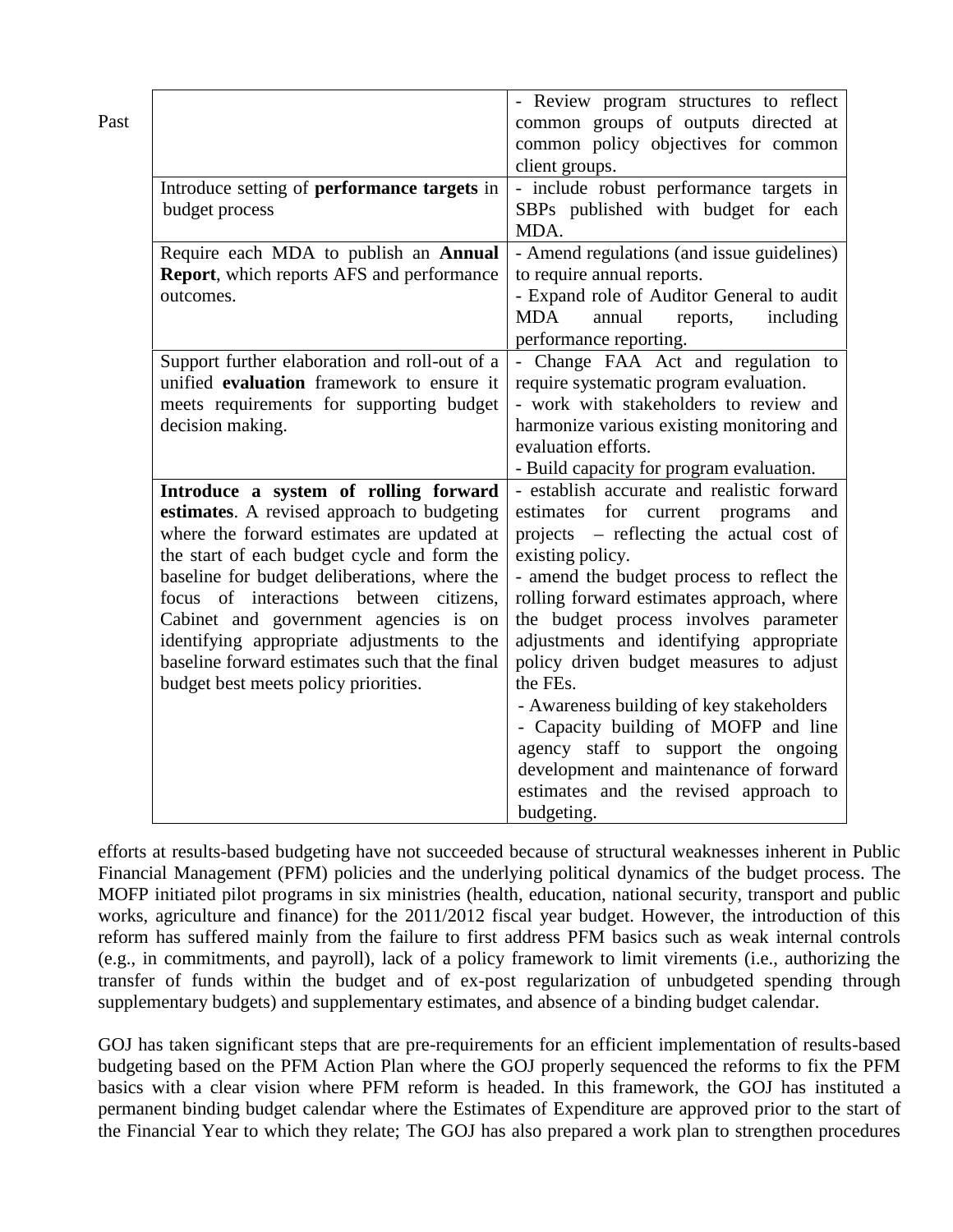for budget execution and cash management. The Central Treasury Management System for all MDAs has been completed and will be strengthened by including modules for the tracking of expenditures.

It is important to acknowledge that the success of this reform process goes beyond simply adopting a technical exercise but also requires high-level commitment. Therefore, the presence of strong political support for the reform will be a key element for its sustainability. Also, past interventions did not follow a clearly structured set of incremental improvements which would take into consideration changing the culture of GOJ employees for an effective implementation of the reform. This will be a critical difference at the current intervention. A scaled-down model of results-based budgeting at the early stage of the reform effort, which targets to make the budget preparation process more "performance-informed", will be aimed on a pilot basis. Then the experience will be extended progressively to other MDAs (and incrementally within the MDAs) with an objective to gradually move towards advanced performance budgeting (medium-term performance framework). Thus, medium-term performance framework will complete the shift in focus from inputs to outputs, with an emphasis on the measurement and evaluation of performance. It will serve not only as a means of promoting results but also as a way of using budget allocations to encourage better performance by linking funding to results. These efforts will complement GOJ's reform process to have a results-based management cycle starting from planning until evaluation.

## **Strategic Review of the Ministry of Finance and Planning**

In December 2013, the MOFP completed a comprehensive Strategic Review. The review identified a number of important deficiencies that reduce the MOFP's effectiveness and efficiency to promote economic growth and development, including: (i) a centralized decision making structure exacerbated by an excessive number of direct reports to the Financial Secretary; (ii) a prevalent culture of silo thinking with weak coordination and consultation between divisions; (iii) resistance to change; (iv) emphasis on transactional bureaucratic processes over policy-making functions, (v) insufficient skills and competencies for required tasks such as economic analysis and forecasting; (vi) prevalence of cumbersome processes; and (vii) unclear roles, duplication of tasks, and functions overlap.

The strategic review also provided a number of recommendations to address these deficiencies and improve the performance of the MOFP including: (i) revision of the vision and mission of the Ministry to focus on the creation of the environment for sustainable growth in Jamaica; (ii) organisational restructuring of the Ministry to better allow for the achievement of the above strategic objectives; and (iii) enhancement of work processes and systems. In addition, recommendations were put forward to address deficiencies identified with regards to: (a) *leadership and accountability*: implement Accountability Framework and increase focus on strategic management activities; (b) *decision-making structures*: reduce bottlenecks and increase responsiveness by reducing the number of reports to the Financial Secretary; (c) *people*: build capacity to ensure that critical activities can be performed; (d) *work processes*: carry out a business process reengineering exercise to eliminate duplications and overlap; and (e) *culture*: reduce degree of "silo mentality" by establishing new units that merge common functions (e.g., monitoring) that are currently duplicated across units.

The MOFP recognizes the need to realign its organisational structure and machinery to improve the efficiency of its operational management and internal processes, and to strengthen its policy-making and implementation capacity. The MOFP therefore must be transformed to better facilitate sustainable growth in the national economy, effective regulation of the country's financial institutions, and the cost-effective delivery of public services. As such, the Ministry has embarked on a three (3) year Transformation Programme.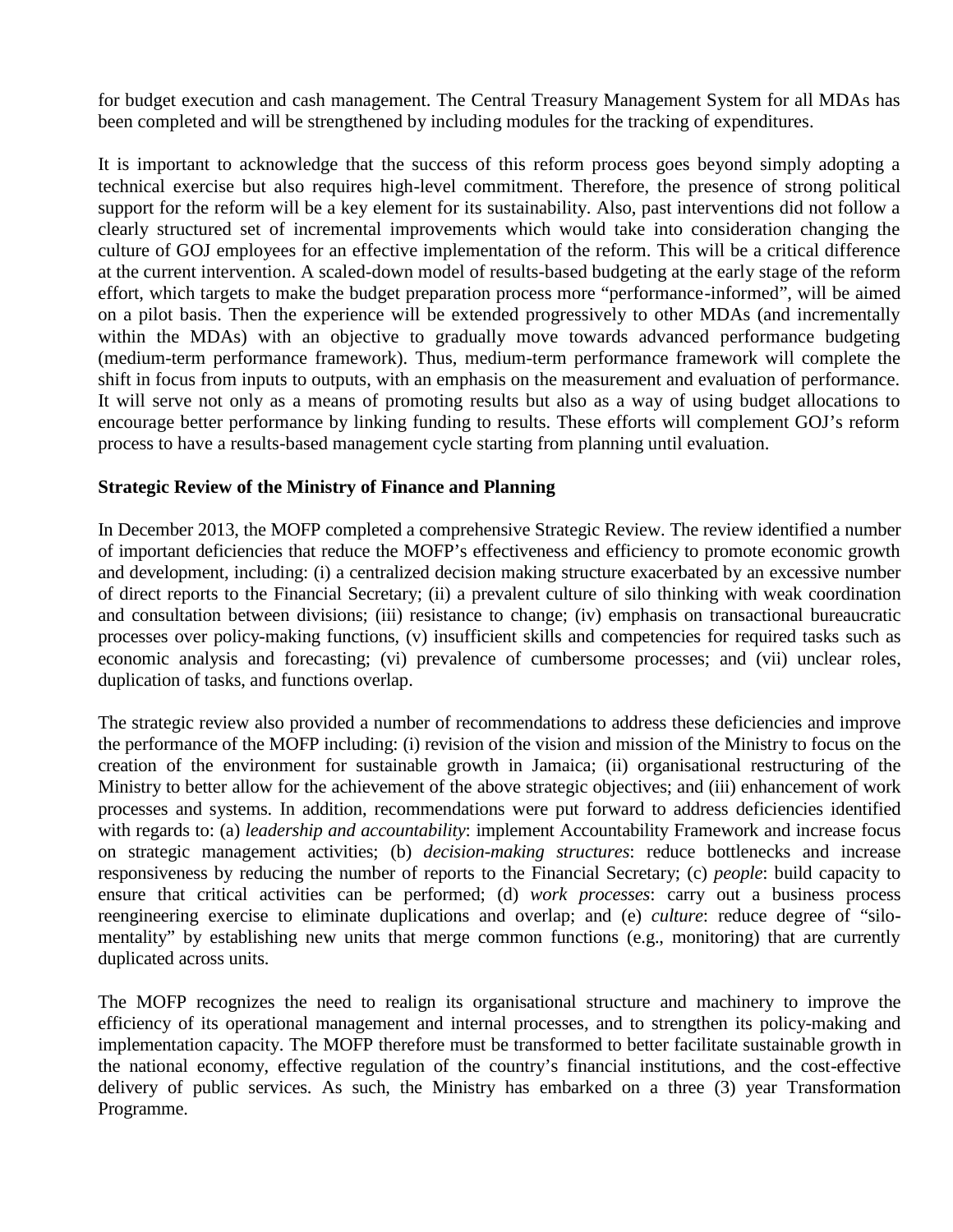The objectives of the Transformation Programme are to: (1) make the operations, machinery and internal processes of the MOFP more efficient; (2) improve the development and execution of policy associated with public fiscal management; (3) improve the policy making capacity and, in particular, strengthen institutional arrangements to analyse and formulate economic and fiscal policy; and, (4) develop the relevant organisation structure, culture and accountabilities required for sustained operations of the MOFP and execution of its strategic objectives.

The Transformation Programme has three (3) components that will:

- 1. Re-organise the Ministry in line with the Value Chain Approach to enable the effecting of core responsibilities that can lead to strategic success;
- 2. Build capacity within the MOFP to enable the transformation to a High Performing Organisation; and,
- 3. Develop, implement and sustain supporting change and culture management programmes and initiatives to support renewal across the Ministry.

## **Strategic Review of PEX for the Implementation of MTRBB**

PEX is comprised of staff across with a variety of skillsets and a body of technical and functional knowledge to perform core its current duties of financial management, accounting, budgeting, and analysis. The composition of the Division's skills and capabilities can be traced in part to predecessor organizations that were, over time, combined to create PEX (and by extension the functional scope of responsibilities that the Division manages). As a result, PEX capabilities are largely oriented toward legacy processes and not entirely sufficient to deliver the contributions to process, policy and philosophy implicit within more advanced budget constructs.

As PEX moves forward with the implementation and operation of MTRBB, an expanded set of skills and capabilities will be needed, and PEX can leverage the strong foundation it has built in several key areas as a platform for this evolution. For example, MTRBB will depend on a PEX that operates and delivers the contributions of a formal budget office, with the primary focus on the coordination and development of a program budget (in close coordination with the program managers and organizations driving the provision of services to the public), performance analysis of the programs funded by the budget, and in all things budget (formulation, allocation, execution, monitoring), trusted advisors to MDAs.

# 1.1 **STRATEGIC PUBLIC SECTOR TRANSFORMATION PROJECT**

*This is a project that is financed through a loan from the World Bank and is being implemented by the Ministry of Finance and Planning. The Project Development Objective (PDO) is to strengthen public resource management and support selected public sector institutions in facilitating a more enabling environment for private sector growth. The project has five(5) main components:*

| Component I.   | : Strengthening the Public Investment Management System (PIMS)       |
|----------------|----------------------------------------------------------------------|
| Component II.  | : Strengthening the Budget Preparation Process and Results Based     |
|                | <b>Budgeting</b> (RBB)                                               |
| Component III. | : Adaptive Public Sector Approaches to Promote Fiscal Sustainability |
| Component IV.  | : Strengthening Property Tax Compliance and Administration.          |
| Component V.   | : Fostering Industrial Growth and Trade Facilitation                 |
| Component VI.  | : Project Management                                                 |

#### *Component III. Adaptive Public Sector Approaches to Promote Fiscal Sustainability*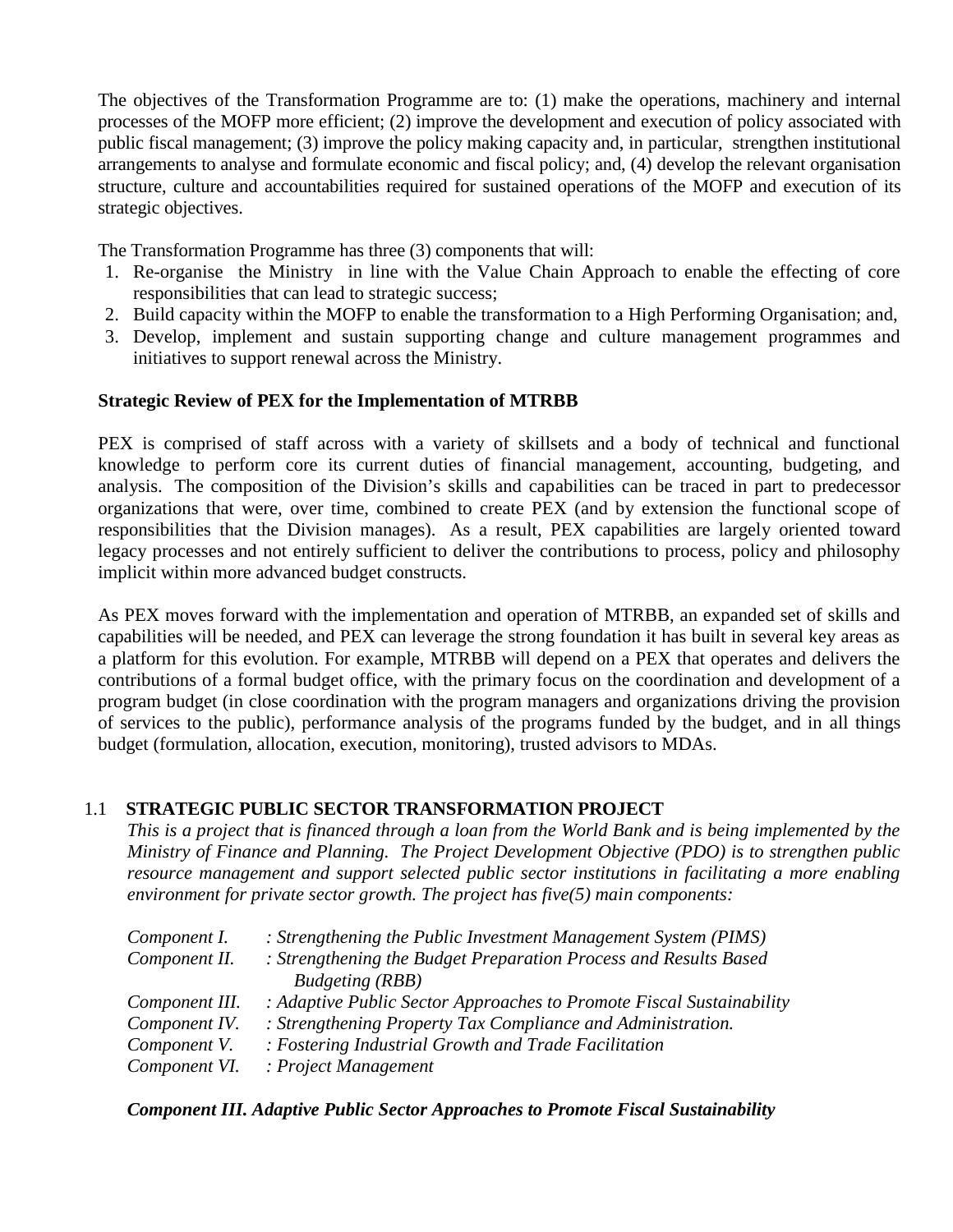This component will support measures to institutionalize the process of behavioural change to support new policy processes and provide just-in-Time Technical Assistance (TA) to take into account ad hoc needs of the government and to effectively take advantage of opportunities of intervention when they arise, enabling to bridge policy and implementation gaps revealed in the course of project implementation.

# **OBJECTIVE OF THIS CONSULTANCY**

The objective of the consultancy is to provide the Ministry of Finance and Planning the required technical advice and support in the restructuring of the PEX Division in order to respond to the needs of the revsied business processes outlined in the strategic review of the Division. The consultant will be required to:

- Derive the appropriate organisational structure to deliver the services/outputs of the MTRBB process
- Define the institutional arrangements that will be required to deliver the services
- Refine the functions and structure required for the PEX Division
- Refine the appropriate operational guidelines for the process as defined
- Develop and Draft the appropriate Job descriptions based on the new business processes and operational guidelines for the division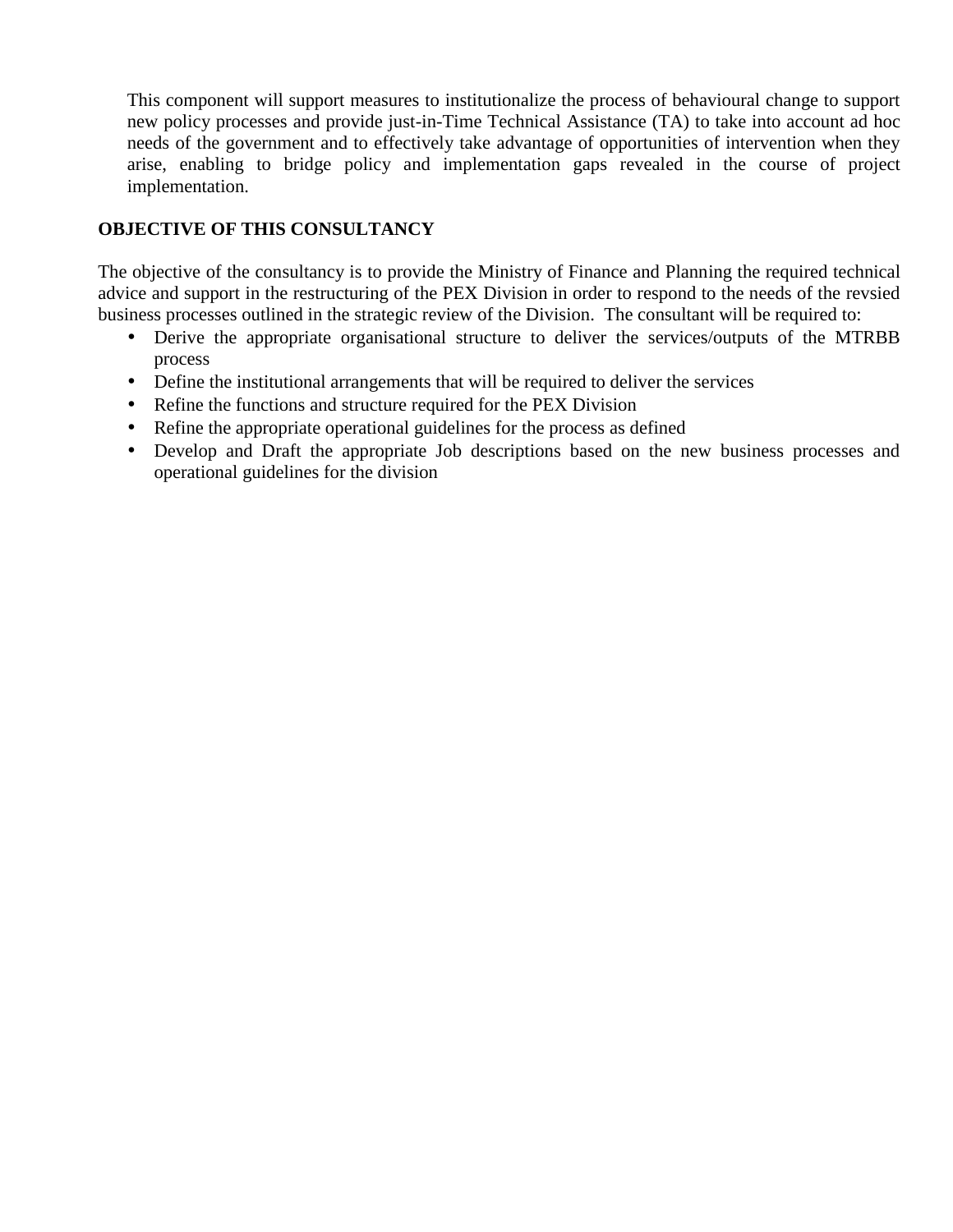#### **SCOPE OF WORK**

- 1. Review strategic and policy documents and engage in consultations with key stakeholders to identify the core functions and organizational strategies of the Public Expenditure Division;
- 2. Evaluate the strategic review of the PEX Division and the Ministry of Finance to determine whether the structures, systems and staffing are adequate to deliver on strategies and core functions;
- 3. Conduct capacity assessment of the operational support units of PEX, resulting in a proposal for alternative operational staffing plans to meet the requirements of the MTRBB. The review will analyze the roles performed by the operational managers of PEX and offer suggestions on how the functional responsibilities may be optimised;
- 4. Produce a framework with the skills required, clearly identifying new skills set or existing skills which are no longer required;
- 5. Conduct an assessment as to how to achieve greater efficiencies across the Division by streamlining, combining or divesting functions, to include outsourcing;
- 6. Examine existing plans to modernize the public service by improving productivity using IT systems, records management and performance management to contribute to enhanced service delivery. This examination should involve a review of existing plans and strategies to determine whether there is a systems approach to the implementation;
- 7. Evaluate the core functions the PEX Division against other Government structures that would have completed the process of budget reform to include MTRBB
- 8. Produce a Change Management Plan setting out the agreed functions of the Division and a blue print for additional modernization activities over a 3-5 year period.

| NO. | <b>NAME</b>                       | <b>DEFINITION</b>                                                                                                                                                                                                                                                                                                                                                                                                                                                   | <b>WEIGHT</b> |
|-----|-----------------------------------|---------------------------------------------------------------------------------------------------------------------------------------------------------------------------------------------------------------------------------------------------------------------------------------------------------------------------------------------------------------------------------------------------------------------------------------------------------------------|---------------|
|     | Detailed<br>Workplan              | The Workplan is the operational document for the consultancy and<br>is used to determine the required inputs for the development and<br>delivery of the output of the consultancy. As such the Workplan<br>document must detail:<br>Methodology for providing the key outputs of the consultancy<br>Resource required that are outside of the control of the<br>consultant<br>Time line for the achievement of tasks associated with the<br>consultant deliverables | 10%           |
|     | Strategic<br><b>Business Plan</b> | The Strategic Business Plan for PEX will detail the Mission/Vision<br>objectives, major functions and responsibilities, Work Programme,<br>etc. The Plan will also:<br>1. Identify key performance indicators of the division;<br>2. Indicate the skills, competencies/capabilities/qualifications<br>required by staff to implement and sustain MTRBB;<br>3. Indicate level of staffing and post levels required to implement<br>and sustain MTRBB                 | 40%           |

#### **DELIVERABLES**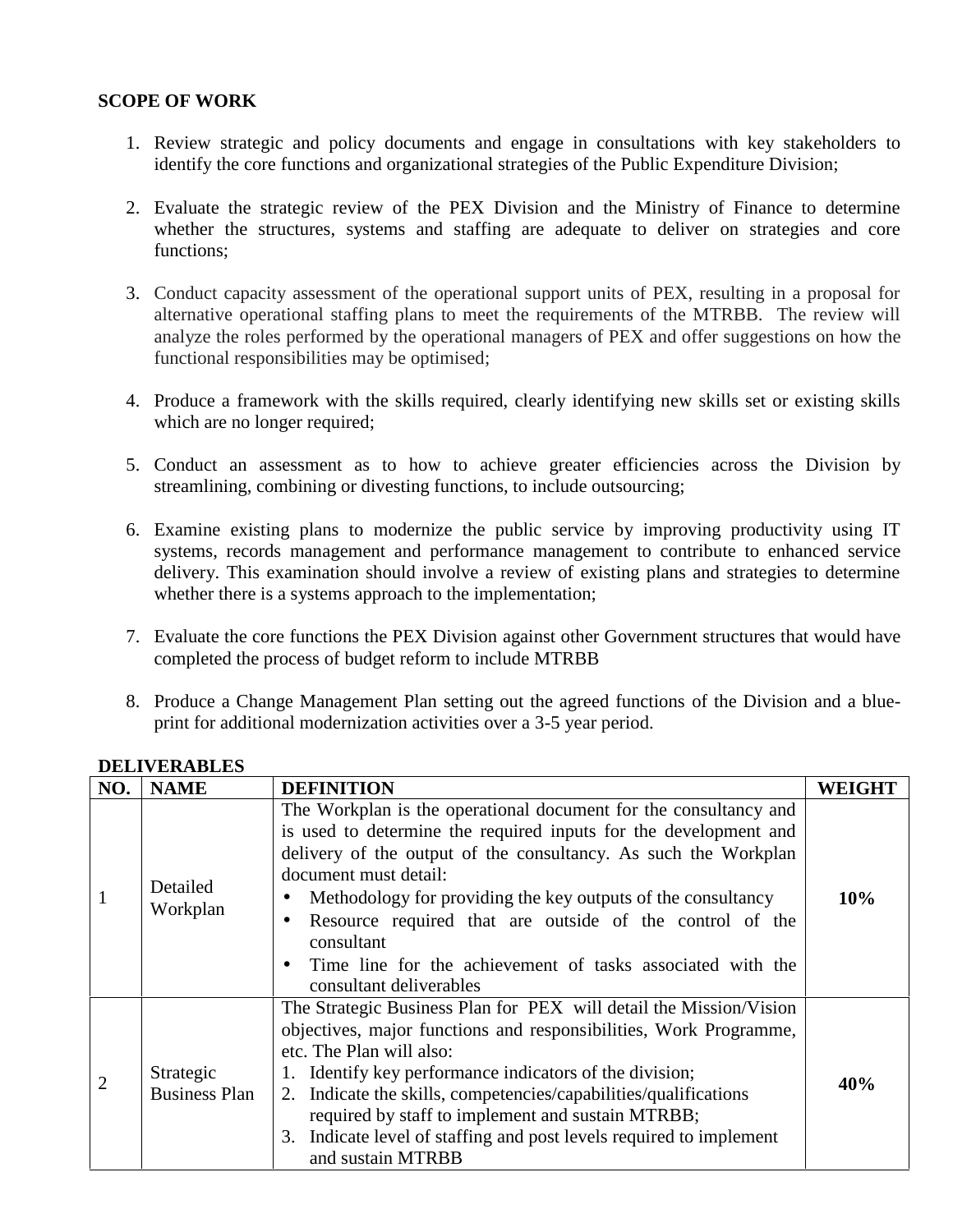| NO. | <b>NAME</b>                                 | <b>DEFINITION</b>                                                                                                                                                                                                                                                                       | <b>WEIGHT</b> |
|-----|---------------------------------------------|-----------------------------------------------------------------------------------------------------------------------------------------------------------------------------------------------------------------------------------------------------------------------------------------|---------------|
|     |                                             | 4. Prepare output-based JDs for posts identified                                                                                                                                                                                                                                        |               |
|     |                                             | 5. Determine how the division should be organized – optimum                                                                                                                                                                                                                             |               |
|     |                                             | organization structure;                                                                                                                                                                                                                                                                 |               |
|     | Organisational<br>Restructuring<br>Proposal | The Organisational Restructuring Proposal is based on the<br>agreements from the strategic business plan and will outline at<br>minimum:<br>1. Proposals for changes in Job functions if required<br>2. Job Descriptions of each job function described in the<br>organisational chart. | 50%           |

# **CHARACTERISTICS OF THE CONSULTANCY**

- Level of effort: Full time level of effort of Three (3) consulting months will be required.
- Duration of contract: The Consultancy will begin January 2016 and will conclude in March 2016. The consultant will be expected to provide 90 working days of support over the contract period.
- Location: Jamaica
- Type of Consultancy: Individual Consultant
- Type of contract: Lump sum.

# **COORDINATION/REPORTING RELATIONSHIP**

The Consultant will report to and operate under the supervision of the Deputy Financial Secretary Public Expenditure (DFS PEX). The DFS PEX will be supported by a technical working group that will comprise officers in the Government of Jamaica with the requisite skills to provide technical advice for the approval of deliverables.

# **CONSULTANT QUALIFICATIONS**

# **Education**

Minimum of a Masters Degree in Organization Development, Business Administration, Psychology or other relevant behavioural science.

# **Experience**

Minimum seven years professional level experience in Organization Development and/or (Industry) Administration or Human Resources in a Government Organisation intermediate to large size organization i.e. over 400 employees. This should take the form of 2 years of Senior Management experience, plus 3 years of recent experience in group process, team development, plus 2 years of program design and instructional experience in the areas of leadership, communication and quality improvement. The individual should be able to demonstrate that they have completed a similar activity.

Excellent leadership and influence skills.

Excellent written, verbal and interpersonal communication skills.

# **Technical**

O.D. theories, philosophies and methods; organizational analysis and change skills